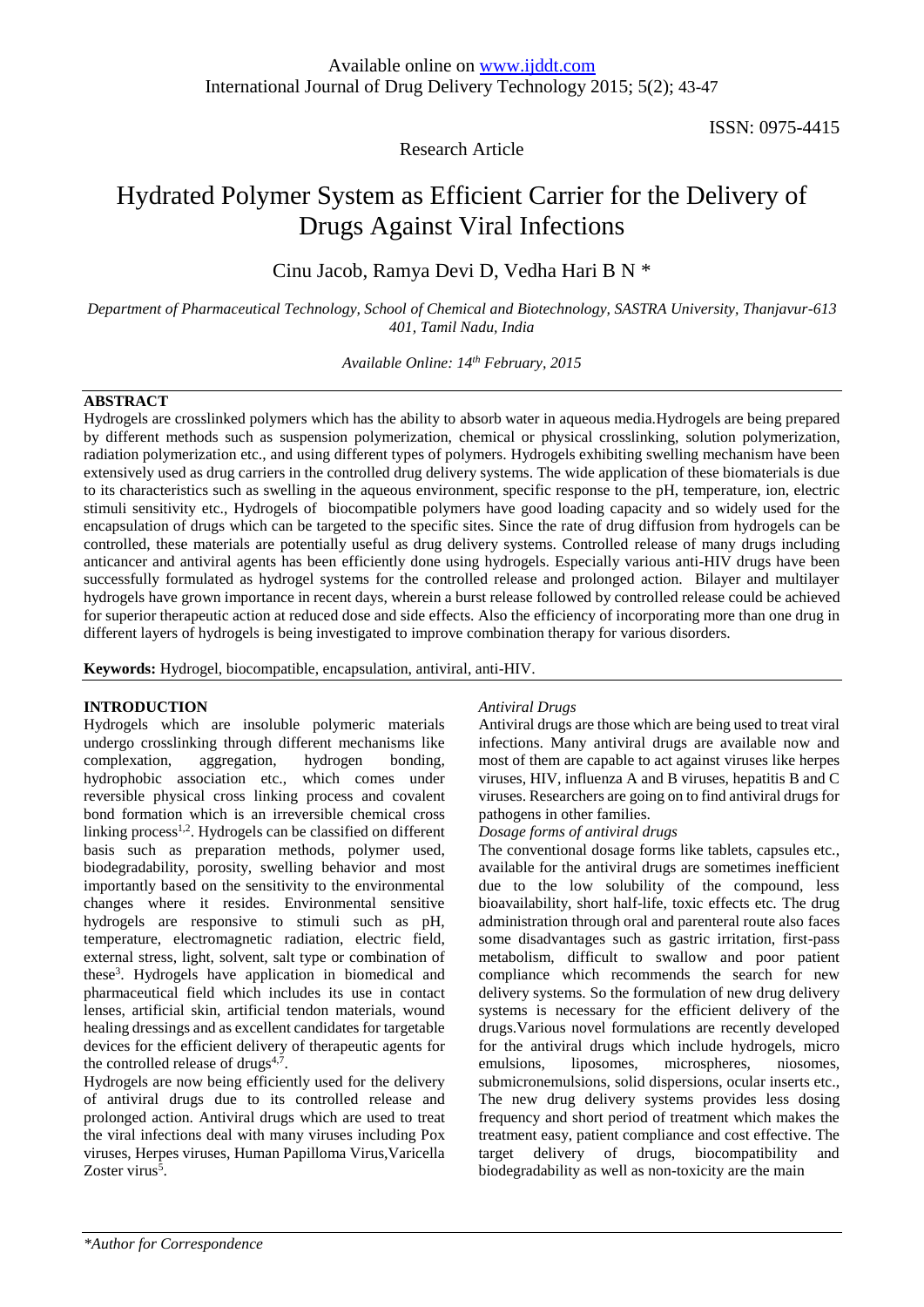| Type of Hydrogel                    | Material                                                                                   | Drug                  | Route                           | Organism<br>affected         | Reference |
|-------------------------------------|--------------------------------------------------------------------------------------------|-----------------------|---------------------------------|------------------------------|-----------|
| Thermosensitive and<br>mucoadhesive | Poloxamer/Hyaluronic acid                                                                  | Acyclovir             | <b>Nasal</b>                    | Herpes<br>simplex<br>virus   | 9         |
| pH-sensitive                        | acid(AA)<br>Acrylic<br>and<br>polyethyleneglycol<br>monolaurylether<br>monoacrylate(PEGLA) | Acyclovir             | Oral                            | Herpes<br>simplex<br>virus   | 10        |
| Mucoadhesive                        | Poly<br>vinyl                                                                              | Acyclovir             | <b>Nasal</b>                    | Herpes virus                 | 11        |
| hydrogel                            | pyrrolidone(PVP)/Chitosan<br>/Carbopol                                                     |                       |                                 |                              |           |
| Hydrogel patch                      | Sodium<br>carboxymethyl<br>cellulose                                                       | Acyclovir             | Transdermal                     | Herpes virus                 | 12        |
|                                     |                                                                                            | Monocaprin            | Intravaginal/<br>Intracutaneous | Herpes<br>simplex<br>virus 2 | 14        |
| Micro-emulsion<br>based hydrogel    |                                                                                            | Penciclovir           | Topical                         | Herpes virus                 | 15        |
| Superporous<br>hydrogel             | Acrylic acid and acrylamide<br>monomers                                                    | Zidovudine            | Oral                            | <b>HIV</b>                   | 18        |
| Ionotropically gelled<br>hydrogel   | Sodium<br>alginate<br>and<br>chitosan                                                      | Stavudine             | Oral                            | <b>HIV</b>                   | 19        |
| Thermosensitive                     | Methyl cellulose                                                                           | Tenofovir             | Intravaginal                    | <b>HIV</b>                   | 20        |
|                                     | $2 -$<br>Acrylamide<br>and<br>acrylamido-2<br>methyl<br>propane sulphonic acid             | Indinavir<br>sulphate |                                 | <b>HIV</b>                   | 22        |

Table 1: Description of various hydrogel formulations of antiviral drugs.

advantages of the new drug delivery carrier systems<sup>5</sup>. Hydrogel which works on the swelling mechanism is an efficient drug delivery system due to its biocompatibility and controlled release behavior.

#### *Hydrogels*

Hydrogels consisting of various crosslinks are insoluble in water but works on the swelling mechanism in the aqueous environment. The presence of hydrophilic groups in the polymer backbone helps them to absorb water while the crosslinks resist their dissolution. The various chemical residues such as hydroxylic, amidic, carboxylic, etc., contributes to the hydrophilicity of the hydrogel networks<sup>6,7</sup>.

#### *Physical and Chemical forms of hydrogel*

The crosslinks in the hydrogel can be physical crosslinks or chemical crosslinks. Hydrogen bonding, crystallisation, Van der Waals interactions, complexation, electrostatic interactions, physical entanglements and so on, results in physical crosslinks, while chemical crosslinks are due to the ionic or covalent bonds. Depending on the type of the crosslinks, physical or chemical hydrogels can exist<sup>8</sup>. *Antiviral Drugs in Hydrogels*

#### *Acyclovir*

Acyclovir is being used to treat the infections caused by Herpes simplex virus and it has been studied by many researchers for preparing hydrogels of Acyclovir with different methods. Mayol L *et al* prepared hydrogel using poloxamer along with hyaluronic acid for thermosensitive as well as mucoadhesive platform for the delivery of Acyclovir and studied its rheological, mucoadhesive and *in vitro* release properties. The polymeric platform was optimized and the *invitro* drug release studies showed that Acyclovir release could be prolonged or controlled for about 6h<sup>9</sup>. A modified form of pH sensitive Poly Acrylic Acid(PAA) hydrogels, P(AA-co-PEGLA)were prepared by MaJing *et al* to study the drug loading and release characteristics of less water soluble drugs such as Naproxen, Ibuprofen, Diclofenac sodium and Acyclovir.The mechanism of modified PAA hydrogel preparation involved the radical polymerization of a newly synthesized amphiphilic poly ethylene glycol(PEG) macromonomer, polyethylene glycol monolaurylether monoacrylate (PEGLA) and PAA with ethylene glycol dimethacrylate(EGDMA) as crosslinker which was induced by UV using 2-oxoglutaric acid as photoinitiator. The results showed that as the PEGLA concentration increases, the drug loading capacity was improved due to the high swelling ratio of modified hydrogel in the drug loading solvent because of the amphiphilic nature of the PEG macromonomer. The drug release rate could also be regulated in accordance with the PEGLA content in the hydrogel which resulted in some hydrophobic interaction of hydrocarbon tails in PEGLA that contributes an additional crosslinking<sup>10</sup>. Hydrogels which were made from mucoadhesive polymers such as polyvinyl pyrrolidone(PVP), chitosan and carbopol were compared and studied for the nasal delivery of Acyclovir with an irradiation dose of 15kGy for the crosslinking. In the study release of acyclovir was found to be dependent on the composition of gels and when compared to chitosan and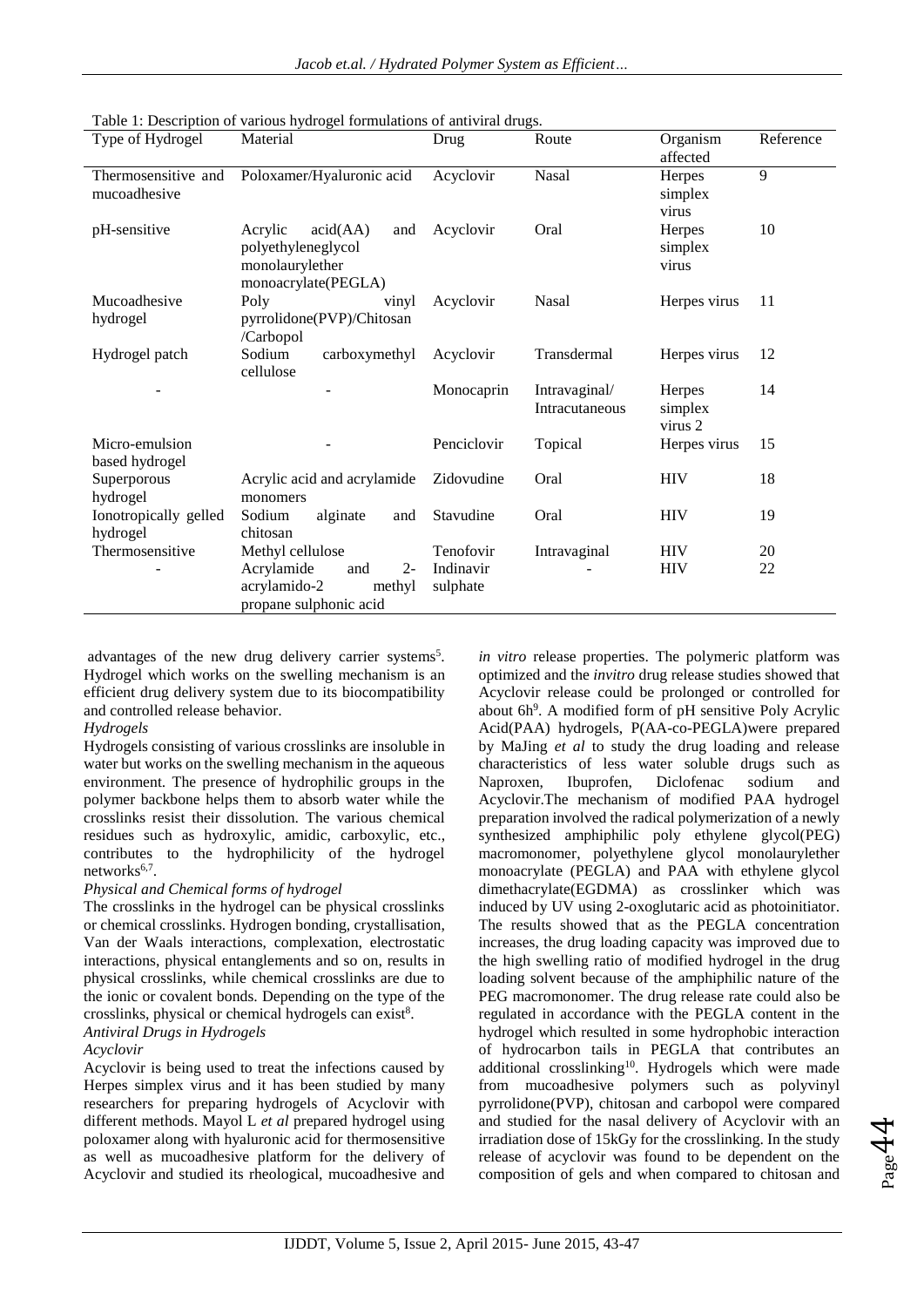carbopol gels, PVP gels were found to have high release rate and in the presence of glycerol or PEG the drug release rate of PVP was found to get increased<sup>11</sup>. Acyclovir hydrogel patch in matrix formulation was optimized and the influencing factors were investigated by Zhang Ling *et al* using orthogonal design method for choosing the optimized formulation and L9 table for the experiment in which the drug release from the patch was found to be 55.03% at 6h and a peeling strength of  $58.4s^{12}$ .

#### *Monocaprin*

A number of saturated as well as unsaturated fatty acids and their monoglycerides containing hydrogel formulations were developed and evaluated by Kristmundsdottir T and *et al* to study which of them was most active in short incubation time against herpes simplex virus, HIV and bacteria like Chlamydia trachomatis and neisseria gonorrheae.The results showed that monocaprin which is the 1-monoglyceride of capric acid and lauric acid could cause a reduction of virus of 100000-fold in 1 minute at 20mM concentration. Monocaprin exhibited full activity while lauric acid was negligibly active. Also hydrogel formulations with 20mM concentration of Monocaprin showed high virucidal activity in *in vitro* and about 100000-fold inactivation of HSV-1 in human semen within 1 min<sup>13</sup>. Neyts J and *et al* have studied the effect of hydrogel containing Monocaprin in the prevention of intravaginal and intracutaneous infections in mice by HSV-2.At 20mM concentration of Monocaprin, the intravaginal and intracutaneous infections of HSV-2 was found to be prevented and also irritation and toxic effects were negligible when applied in the skin and vaginal mucosa<sup>14</sup>.

#### *Penciclovir*

Microemulsion based hydrogel (MBH) formulation of Penciclovir was studied by Zhu W an*d et al* to analyse its effectiveness in topical administration. Compared to commercial creams available the microemulsion and MBH was found to have more permeation to both dermis and epidermis in the *in-vivo* study conducted in mice<sup>15</sup>.

## *Valganociclovir*

Valganociclovir is the prodrug of ganciclovir used to treat the cytomegalovirus infections. Hydrogel microspheres of chitosan and hydroxypropyl cellulose(HPC) prepared by emulsion-crosslinking method with glutaraldehyde(GA) as crosslinker was employed for the encapsulation of Valganociclovir hydrochloride(VHCl) by B Mallikarjuna *et al*.The hydrogel microspheres showed an encapsulation efficiency upto 80% and a prolonged release of the drug was observed for 12h.The effect of drug release by varying the concentrations of VHCl crosslinking agent(GA) and HPC was also reported in the study which showed a fast release of drug at low concentration of crosslinking agent and high concentrations of HPC and vice versa. The increase in the concentration of crosslinking agent resulted in slow drug release due to the rigidity of polymeric chains at higher GA concentration and contraction of microvoids which resulted in the slow drug release through polymeric matrices. At low drug loading more void spaces were free through which only a less number of drug molecules could be transported. The hydrophilic nature of HPC resulted in high swelling of the polymeric matrix at high HPC concentration which made the drug release faster<sup>16</sup>.

# *HIV Drugs in Hydrogels*

*Entry inhibitors*

Polystyrene 4-sulfonate which is an entry inhibitor of HIV-1 was formulated in the microgel form and its enzymatically triggered release was studied by Meredith R Clark *et al* .The crosslinker used for the synthesis of microgel contained a peptide substrate specific to the seminal serine protease prostate specific antigen (PSA).Depending upon the PSA substrates GISSFYSSK and GISSQYSSK the microgel particles were composed of N-2 hydroxypropylmethacrylamide and bismethacrylamide functionalized peptides. When the microgel was exposed to human seminal plasma (HSP) the network degraded and triggered the release of entrapped drug. The degradation of microgel particles in HSP with GISSFYSSK substrate was 17 times faster than with GISSQYSSK substrate. Microgel with 1 mol% GISSFYSSK peptide crosslinker was degraded completely in 30h in the presence of human seminal plasma at 37°C and polystyrene 4-sulfonate was released and reached 10µg/ml concentration within 30 minutes <sup>17</sup> .

#### *Nucleoside reverse transcriptase inhibitors (NRTIs)*

Superporous hydrogel has been prepared and characterized for the effective release of zidovudine using acrylic acid and acrylamide as monomers and N, N methylene bisacrylamide as crosslinking agent and N,N,N'N' tetramethylethylenediamine ammoniumpersulphate as initiator pair for polymerization by Kotha Ashok Kumar *et al*. To help in the formation of pores in the superporous hydrogels sodium bicarbonate was used as blowing agent of gas. Superporous hydrogels were succeeded to prolong the therapeutic activity of zidovudine<sup>18</sup>. Hydrogel beads which were ionotropically gelled have been formulated and studied for the prolonged release of Stavudine by J S Patil *et al* using anionic gellan gum as the primary polymer with its counter ion to form gel and chitosan as the polyelectrolyte. The results showed that formulations with copolymer had a sustained release of Stavudine for 12h while the other with gellan gum alone showed a release for 10h and also the chitosan based formulations exhibited more encapsulation efficiency<sup>19</sup>. Stearic acid modified thermosensitive hydrogels of methylcellulose (MCS) is evaluated for the delivery of tenofovir by Li N *et al* and the Tenofovir loaded MCS hydrogel showed a sustained release for 10h without having a burst release<sup>20</sup>. Supramolecular hydrogels that had the self delivering capacity was formulated by converting anti-HIV prodrugs. Reverse transcriptase inhibitors were covalently conjugated to a self assembled motif to form the supramolecular nanofibers that formed hydrogel matrices in weak acidic condition. The elasticity of hydrogels was found to be enhanced on treatment with prostate acid phosphatase and the formulation was found to exhibit good sustained release of anti-HIV drugs<sup>21</sup>.

#### *Protease inhibitors*

Hydrogels were formulated using the monomers acrylamide and 2-acrylamido 2-methylpropane sulphonic acid to study the dynamic release of Indinavirsulphate and

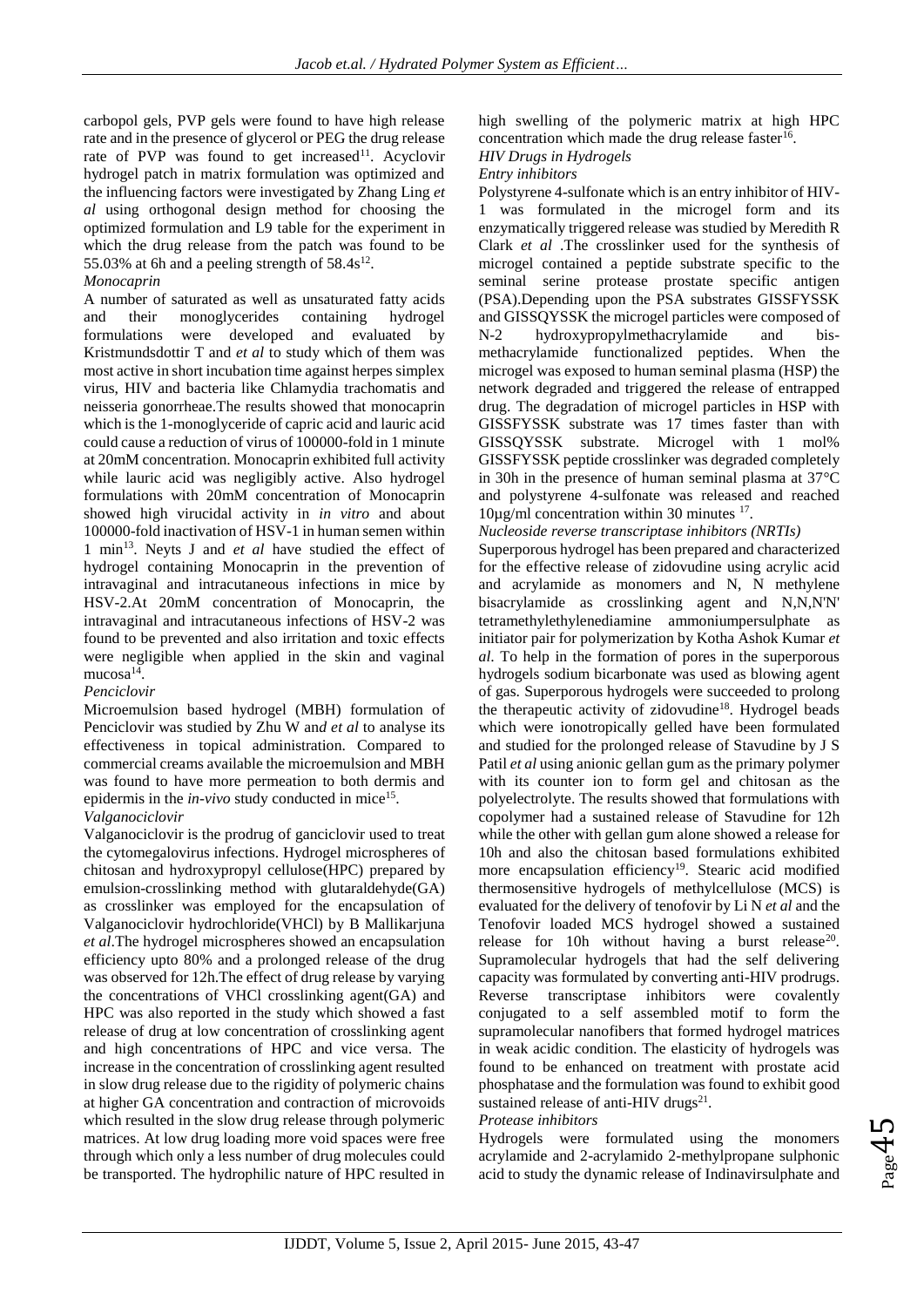also the functionalization of psyllium by Baljit singh and Bala. The kinetics of swelling and release was also discussed in the work to understand the swelling mechanism and drug release. In buffer having pH 2.2 the hydrogel showed a drug release mechanism of Fickian diffusion<sup>22</sup>.

*Other Anti-HIV Drugs*

#### *Baicalein*

Baicalein was isolated from ScutellariabaicalensisGeorgi which was a herbel medicine found in China. This compound had the activity against the infectivity as well as replication of HIV. Thermoresponsive hydrogel characterized with right gelation temperature for use in vagina was formulated using different grades of poloxomers (P188, P407), sodium alginate, hydroxypropylmethylcellulose and benzalkonium bromide. The physical and chemical stability of baicalein loaded temperature sensitive hydrogel formulation was studied by Qiuna Zhou *et al*. In the study Baicalein was complexed with hydroxypropyl-γ-cyclodextrin to increase its stability as well as solubility in aqueous solutions. The formulation with 18% P407, 0.96% Ba-HP-γ-CD, 0.5%HPMC, 4% P188, 0.02% benzalkonium bromide showed right gelation temperature and good rate of drug release at the site of administration. Ba-HP-γ-CD release from poloxamer hydrogel followed peppas equation which represented the coupled mechanism of corrosion and diffusion<sup>23</sup>.

#### *MiniCD4 M48U1*

Thermosensitive and mucoadhesive hydrogels made from pluronic was loaded with miniCD4M48U1 as anti-HIV-1 microbicide and the release kinetics was studied by Kawthar Bouchemal *et al*. The drug release studies showed that the pluronic hydrogel [F127/HPMC (20/1 wt%) and F127/F68/HPMC (22.5/2.5/1 wt%)] retains 25% of M48U1 while 93% release of peptide was observed in Hydroxy ethyl cellulose (HEC) hydrogel which was used as control at end of the study of 24 hours. It was found that the M48U1 release was significantly higher in the initial hours which were sufficient to interact with HIV-1. Toxocity study of these pluronic hydrogels was also conducted using HeLa cells which showed less toxicity which make them good delivery devices of M48U1.Finally the evaluation of M48U1 permeation through macaque vaginal mucosa using Ussing chamber revealed no permeation of peptide through the mucosa which satisfied the local delivery effect of M48U1 loaded pluronic hydrogels<sup>24</sup>.

#### **CONCLUSION**

Hydrogels are three dimensional structures mainly made up of hydrophilic polymers and can undergo swelling in aqueous media. Hydrogels are usually made up of biocompatible materials and are good candidates for the bioadhesive and controlled release devices and are highly used as drug and cell carriers and as matrices for tissue engineering. Based on the origin, ionic charge, swelling behavior, network structure and morphology, components present and drug release mechanism the hydrogels can be categorized into different classes. Hydrogels which are

used as good carriers for the delivery of drugs has been used for the delivery of many antiviral drugs such as acyclovir, penciclovir, monocaprin and rutin and anti HIV drugs such as entry inhibitors like sodium poly(styrene-4 sulfonate) and peptide triazole, zidovudine, tenofovir, stavudine, indinavir sulphate and reverse transcriptase inhibitors. These polymeric materials are well known and effectively used in various fields such as biomedical and pharmaceutical field. Hydrogels are being used for cartilage replacement implants, intraocular lenses, spinal disc implants, artificial arteries ,muscles, a potential carrier for various drugs including various anti-HIV drugs etc., Recently, 'light guiding hydrogels' have been synthesized and tested for its effect in the suppression of high glucose levels in diabetic mice<sup>25</sup>. Multilayer hydrogels are also now emerging which can effectively deliver different drugs at a time.

#### **ACKNOWLEDGEMENT**

Authors are thankful to the Management of SASTRA University for providing infrastructural facility and online resources.

#### **REFERENCES**

- 1. O.Okay, In: G. Gerlach, K.-F. Arndt (Ed.), Hydrogel Sensors and Actuators (Springer, Verlag Berlin Heidelberg, 2009)1.
- 2. A.Patel, K.Mequanint, In: Reza Fazel-Rezai (Ed.), Biomedical Engineering- Frontiers and Challenges, InTech publisher, Croatia, 2011, 275-296.
- 3. S.Simoes, A. Figueiras, F. Veiga, J Biomater Nanobiotechnol., 2012, 3,185.
- 4. In: S.Rimmer (Ed.).Biomedical Hydrogels. Biochemistry, Manufacture and Medical Applications, Woodhead publishing, Cambridge, CB22 3HJ, UK, 2011.
- 5. P. Sharma, A Chawla , S. Arora , P. Pawar ,J Adv Pharm Technol Res.,2012,3,3,147.
- 6. A .Singh, P. K.Sharma, V. K.Garg, G.Garg, Int J Pharm Sci Rev Res.,2010, 4,2,97.
- 7. S.Singh, M.Kumar, T.Singh and L.K.Tyagi, International Journal of Pharmaceutical & Biological Archives, 2011,2,4,1068.
- 8. H.Omidian, K.Park. In: J. Siepmann, R. Siegel, M. Rathbone (Ed.), Fundamentals and applications of controlled release drug delivery (New York, 2012)75.
- 9. L. Mayol, F. Quaglia, A. Borzacchiello, L. Ambrosio, La Rotonda MI, Eur J Pharm Biopharm.,2008,70,1,199.
- 10.M. Jing, Liu, Xinxing, Yang, Zhiwen, Tong, Zhen, J. Macromol.Sci., Pure Appl. Chem.,2009,46,8, 816.
- 11.IA Alsarra, AY Hamed, GM Mahrous, El Maghraby GM., Al-Robayan AA., Alanazi FK, Drug Dev Ind Pharm., 2009,35,3,352.
- 12.Z. Ling, L. Xiu-jie, Y. wei-min, C. jing-bin, Chin. Pharm. J., 2011.
- 13.T. Kristmundsdottir, SG Arnadottir, G Bergsson, H Thormar, J Pharm Sci., 1999, 88, 10, 1011.
- 14.J. Neyts, T Kristmundsdottir , E De Clercq , H ThormarJ Med Virol., 2000, 61,1,107.